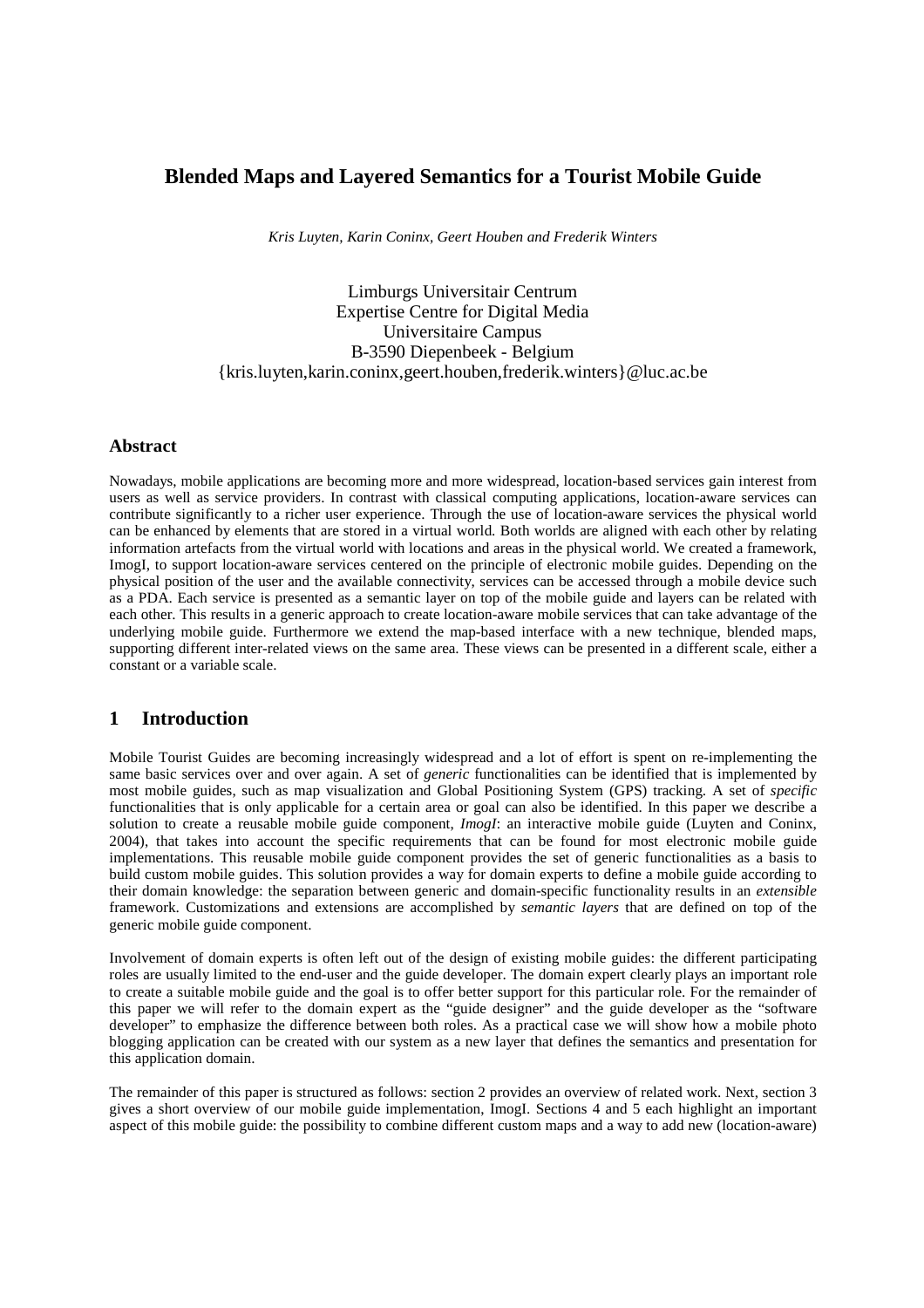services on top of the reusable mobile guide component. Section 6 provides the reader with an example case study that has been implemented as a separate layer. Finally, section 7 discusses the future work, summarizes this paper and gives the conclusion.

# **2 Related Work**

Since the PDA has become powerful enough to serve as a mobile guide, there was a real boom in the research *and* development of these kinds of applications. Kray and Baus give an overview of existing mobile guides (Kray and Baus, 2003); they compare mobile guides on 5 aspects: basic features, situational factors, adaptation capabilities, user interaction and architecture. Only few mobile guides also take *context* into account, with context being location, user, environment... The GUIDE system from Cheverst et al. (Cheverst et al., 2000) is such a system that offers context-aware content: the provided information is linked to the location of the user. (Cheverst et al., 2000) also confirmed the need to use a map as a basic representation for a mobile guide.

There is still an important threshold for introducing electronic mobile guides in a tourist environment. Even more than desktop applications they require extensive user testing, which turns out to be a real challenge (Börntrager and Cheverst, 2003). An electronic mobile guide is very obtrusive: the success and benefits depend on its ease of use, the users and the kind of tours it tries to replace or enhance. One such example is provided by Goodman et al. (Goodman, Dickinson and Syme, 2004): the success rate of introducing new technologies for common (mobile) tasks is highly dependent on the target groups. This dependency increases when the technology is not a necessity to execute the tasks.

Only little has been published about a common structure for mobile guides. Since most mobile guides share common goals (like guidance and information transfer) a classification can be made of the approaches that are used to create a mobile guide. For example, Zipf and von Hunolstein introduce some concepts that support the creation of a task-oriented mobile guide (Zipf and von Hunolstein, 2003). In contrast with their task-oriented approach, our approach is service-oriented: a service tries to accomplish an optimal combination of task-oriented visualisation and task-oriented functionality. Both functionality and visualization for a *particular domain* are combined in a *separate layer* in our approach. We will show how each layer corresponds to a certain ontology (Noy and McGuinness), the ontology being a domain definition for the data visualized and processed by a layer.

An ethnographic study of city tourists in combination with mobile technology has been carried out by Brown and Chalmers (Brown and Chalmers, 2003). Two important new concepts were introduced as a result of their study: preand post-visiting. The former presents the activities related to the visit before the tourist visits a place using the mobile guide (e.g. planning a visit). The latter describes the activities that are executed after the visit. The same type of concepts can be introduced for the layers used in our approach: a layer can require *pre-visiting information* and/or *generate post-visiting information*. Pre-visiting information is available before a visit takes place. Post-visiting information is the information created as a result of this visit.

# **3 ImogI**

The functionality provided by the core ImogI component can be roughly divided into three modules: *location tracking*, *map visualization* and *map interaction*. Location tracking makes use of GPS coordinates that are read from a GPS receiver. The map and the position of the user are visualized by a rendering module, which supports bitmap graphics as well as vector graphics. Map interaction is provided by a user interface component which contains functionalities like panning, zooming and "click and fly" (by clicking on an icon the camera flies to that location).

Most mobile guides use tourist maps based on vector graphics. These maps contain meta-data and are much smaller to store than maps based on raster data (bitmaps). In our approach we explicitly made the choice to use raster data maps. This allows the guide designer to use his own hand-drawn maps without applying conversion to vector graphics data. Most tourist brochures and guidance plans use printed maps, so it is easy to capture them and use them in the mobile guide straightaway. Figure 1 shows a screenshot of ImogI while it is being used. ImogI has been developed using the Compact .NET Framework for PocketPC and can be used on any device supporting this framework.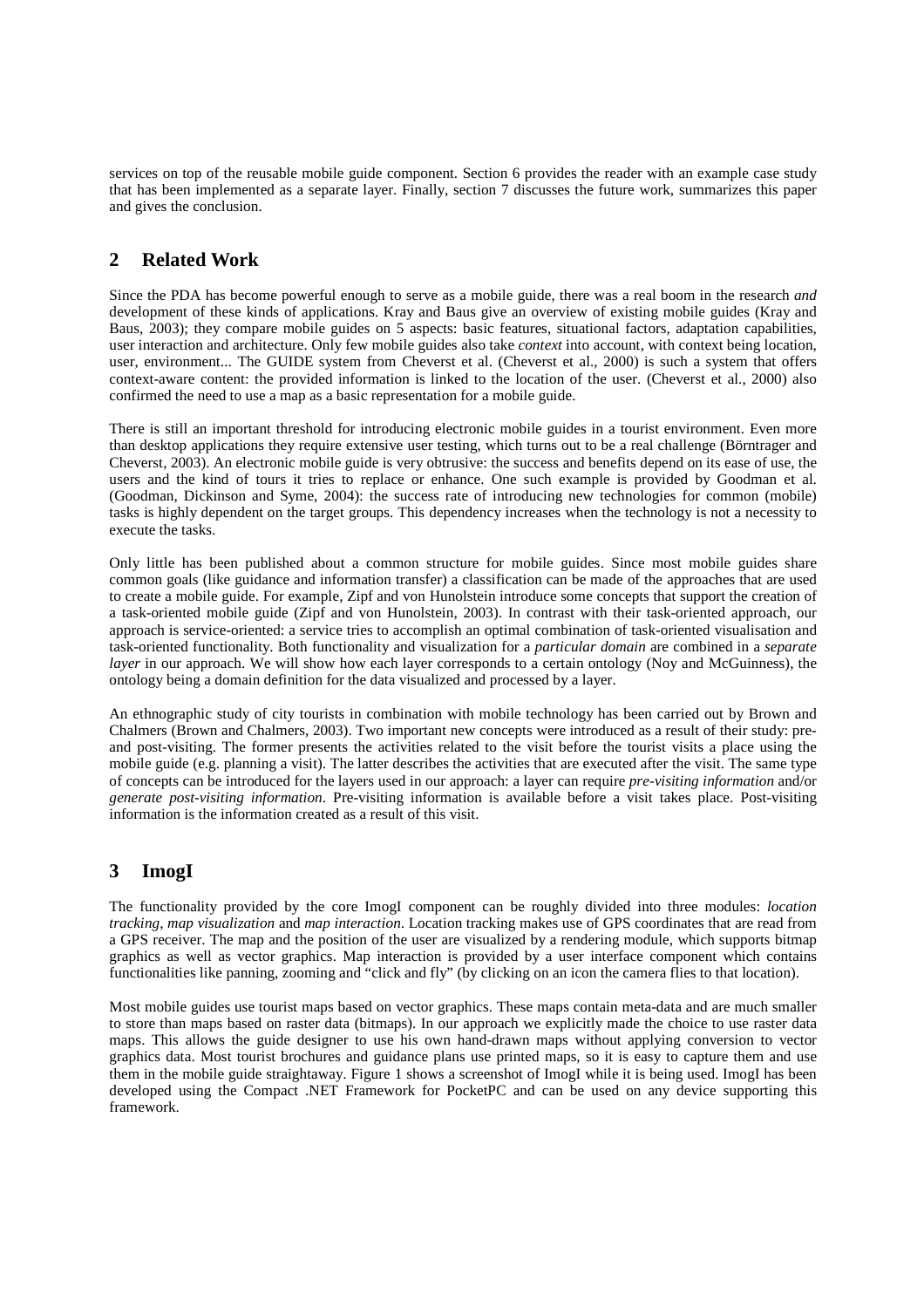In this paper two different concepts are described: *blended maps* (as a part of the core functionality "map visualization") in section 4 and *context-driven semantic layers* (as a way to extend the mobile guide) in section 5.



*Figure 1 Screenshot of our electronic mobile guide.*

### **4 Blended Maps**

Blended maps indicate there is more than one map that can be used in the guide and there is a relation between the different maps. One map can have a different graphical presentation for the same area than the other maps. *Variable scale* maps are very important for tourist mobile guides: they emphasize points of interest and this type of map is already available in most tourist settings. They do not correspond exactly to the reality of the physical world because the scale is not constant for the whole map. Because hand-drawn artistic maps allow emphasizing tourist points of interest, they are more attractive and recognizable for the user (being a visitor). Moreover, they can be found in many tourist brochures and guidance plans. Interesting points in the environment are often drawn bigger on the map so they have another scale than their surroundings.

Physically correct maps will be called *constant scale* maps (e.g. aerial picture of an area). By allowing inter-map relations, variable scale maps can be easily supported. Inter-map relations identify how the same areas on different maps are related to each other: e.g. how the scale for the same area varies between both maps (Harrie, Sarjakoski and Lehto, 2002). We show a simple but effective synchronization algorithm that can be used to synchronize an arbitrary number of maps that all show the same area in another way.

If the correct physical position of the user has to be visualized on the hand-drawn map, we need a mapping algorithm that maps the real coordinates of the user onto the custom map. This mapping includes the reflection of the GPS coordinates (real world representation) on virtual map coordinates (virtual world). For the following example we will use two maps: a topographic map (real, correct world) and a corresponding hand-drawn map (map of the guide designer).

We created a desktop tool by which the guide designer can indicate corresponding position points on both maps. These points are used in our algorithm to calculate the correct user position on the virtual map. Figure 2 shows a screenshot of the tool. Based on the corresponding points of a variable and constant scale map a reasonably exact position of the user can be calculated on the variable scale map (by approximation). The algorithm implemented for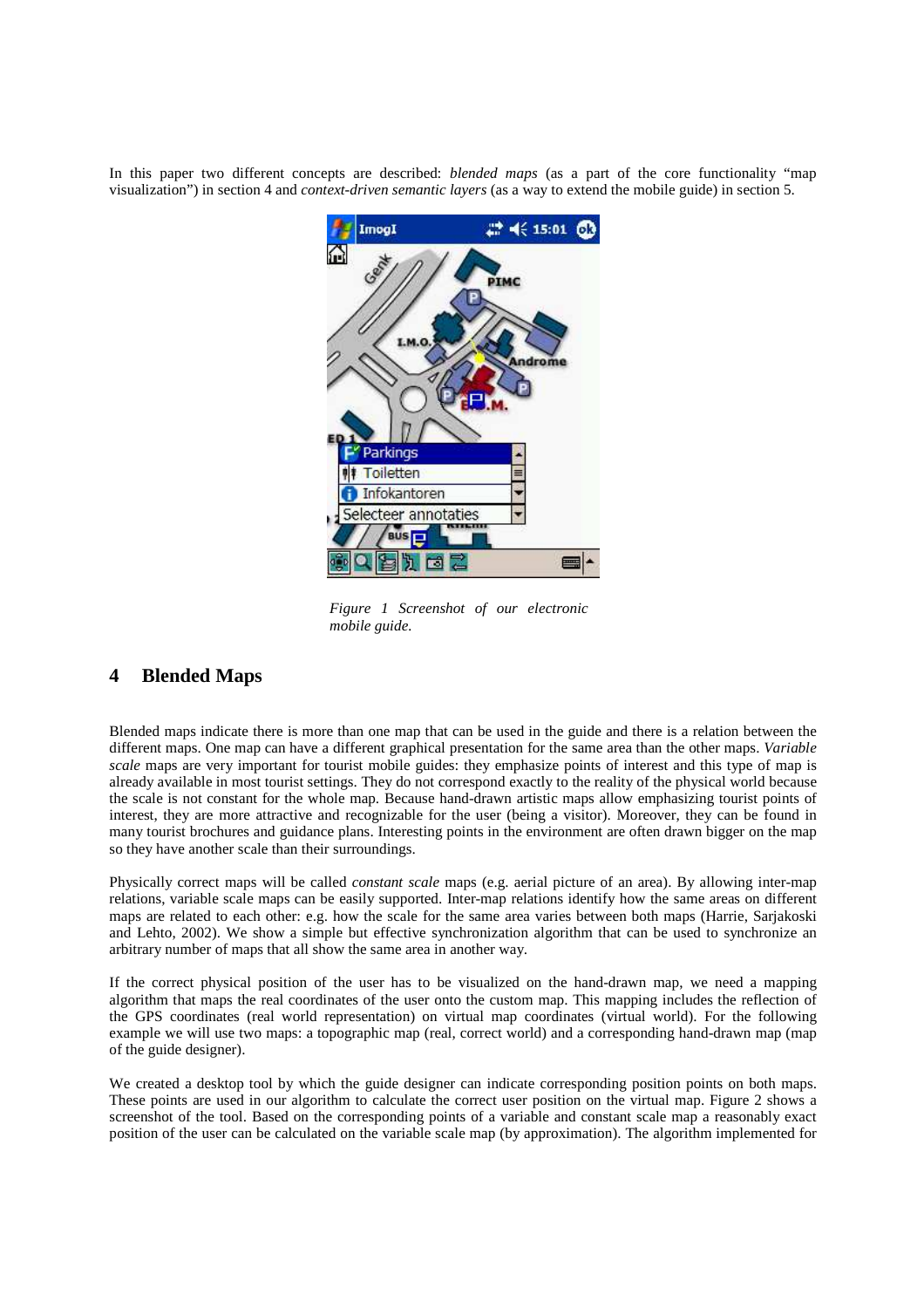our mobile guide can be used for the synchronization of an arbitrary number of maps with a different visualization of a certain area and with different scales. The algorithm is given in pseudo-code:

```
Point mapPosition(Position gpsPos, List virtualPoints, List realPoints)
{
    Point pos = gpsToMapCoordinates(gpsPos);
    List closeRealPoints = qetClosestPoints(realPoints, pos);
    List closeVirtualPoints = qetClosestPoints(virtualPoints, pos);
    List translationList = closeVirtualPoints - closeRealPoints;
    List distanceList = distance(closeRealPoints, pos);
    float shortestDistance = getSmallestValue(distanceList);
    List weightList = weightList(distanceList, shortestDistance);
    Point totalTrans, totalWeight;
    foreach (element of translationList)
    {
       totalTrans += translationList[i] * weightList[i];
       totalWeight += weightList[i];
    }
    return (pos + (totalTrans / totWeight));
}
```
The input of our algorithm is the GPS coordinate pair of the position of the user, and the lists of corresponding points marked by the guide designer on the constant scale map (CSM) as well as on the variable scale map (VSM). The first step in the algorithm is the "translation" of the GPS coordinates into map coordinates (this is straightforward if the GPS coordinates of the corners of the map are known). After this conversion, some new lists are created: closeRealPoints are the points on the CSM within a certain radius around the user position, closeVirtualPoints are the same type of points on the VSM. translationList contains the translations between each corresponding coordinate pair of the CSM and VSM. The distances between the position of the user and the marked points of the CSM are stored in distanceList.

From the distanceList the smallest value is determined and used to assign weights to every list value. In the last step the mentioned weights are multiplied with the calculated translations (translationList). By adding the results to the original GPS position, we get the corresponding correct position on the variable scale map.

This relatively simple algorithm suffices for a good approximation of the position of the user on the variable scale map. In contrast with (Harrie, Sajakoski and Lehto, 2002), where more complex parameterized map distortions can be modeled, our approach only uses the indicated corresponding points as input. Since this information is limited to the points that were indicated by the guide designer, there is no underlying grid structure that is suitable to calculate an exact transformation from a coordinate on the real map to a coordinate on the hand-drawn map.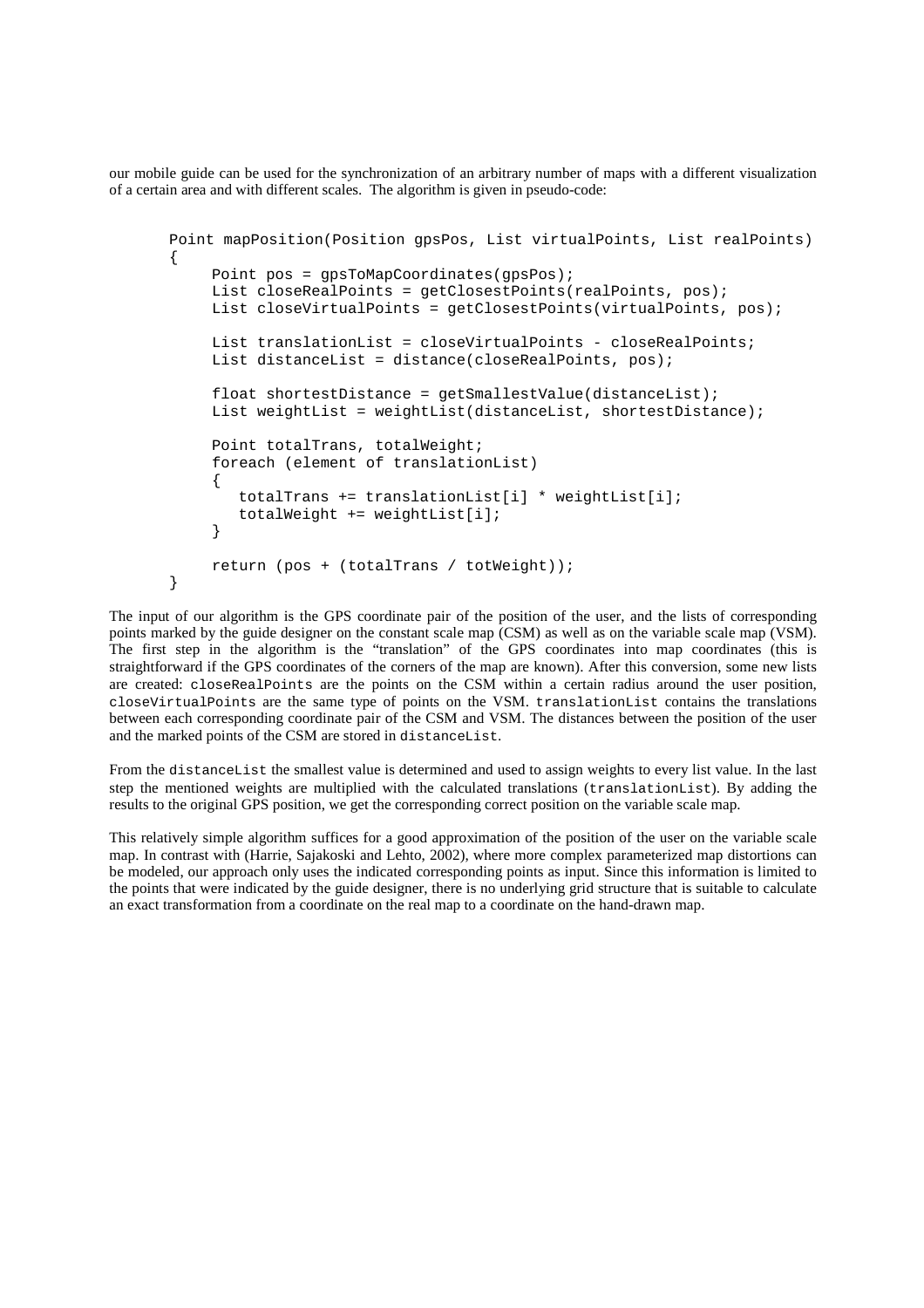

*Figure 2 Two maps of different and/or variable scales can be related with each other by indicating identical points on both maps.*

### **5 Layered Semantics**

The visualization of the map with the position of the user is considered as the basic functionality on which other services can be provided. ImogI offers the possibility to create separate autonomous services that make use of the basic functionality. A service can render data on the display (on top of the map or in a separate dialog) and the user can interact with this data. As such, a *semantic layer* is responsible for the visualization of a service and for the interaction with this service. Semantic location-based layers can be considered as a specialization of annotations on electronic documents (Fogli et al., 2004).

Figure 3 shows the three maps that are interrelated (section 4 shows an example with two maps) with on top of these maps three different layers that provide an iconic presentation of their data. One layer shows parking icons on the map and the user can interact with these icons to retrieve the number of free spaces on each parking. The second layer shows icons that provide general information about a place. The third and final layer shows pictures that have been taken with the mobile guide on a particular location. Each layer visualizes some domain-specific information, but also provides domain-specific functionality. As will be shown in section 6 the functionality that is required to



*Figure 3 Three layers on top of three maps.*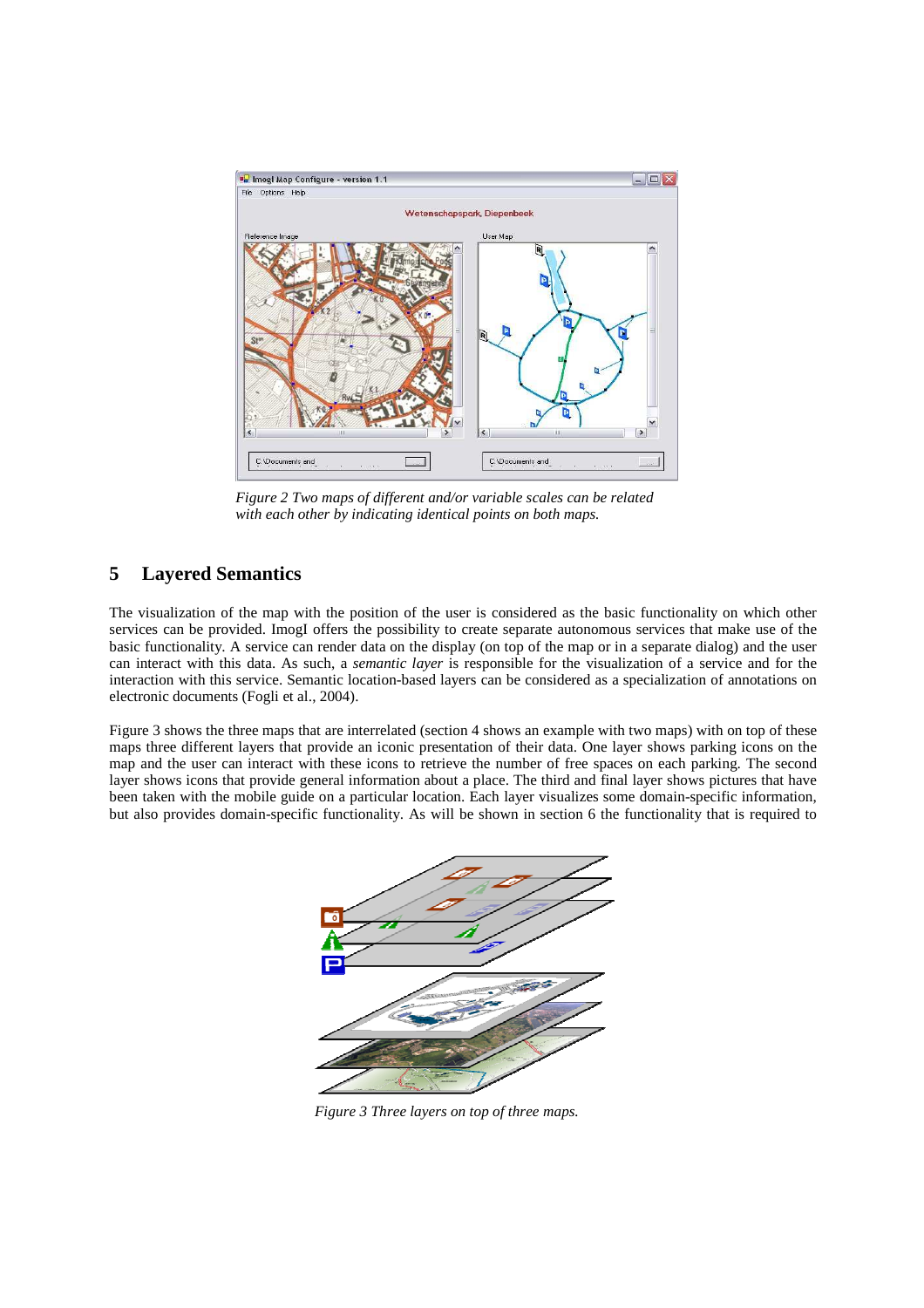execute a domain-specific service can be embedded in the program code for a layer.

The advantage of this approach is the possibility to provide a separate tool for each layer. Since each layer is defined by a separate ontology a "layer tool" reflects this ontology in the type of data that can be manipulated by the tool. The generation of a dialog-based interface from a (formal) domain description of a dialog is discussed in (Eriksson, Puerta and Musen, 1994). In this work the authors show how a domain ontology acts as a specification for a target tool.

Figure 4 shows a tool that allows creating data for the "Company info layer" (layer 2 in figure 3), so this information can be shown when the user interacts with an icon indicating there is some company info related with a particular location. The "Company info layer" is a typical example of a layer that requires pre-visiting information but does not generate any post-visiting information. It is informative but does not capture related data during the visit like whether one of the companies was actually visited by the user.



Figure 4 A simple tool for the creation of data for the "Company information layer" to add information to *a company on the map. The input fields can be mapped onto the ontology for "Company information".*

At this stage ImogI offers a separation of different domains and services in separate layers. The information entities provided by the different layers often have relations that could be sufficiently important to visualize in the user interface. We propose the use of a common formalism to specify these relationships: since each layer is in accordance with a certain ontology, inter-layer relations can be expressed by means of another semantic web technology like the Resource Description Framework language (RDF, 2004) and the Web Ontology Language (OWL, 2004). In our current implementation this is not supported yet: more research is required to determine how and which semantic relations between layers should be visualized for the user.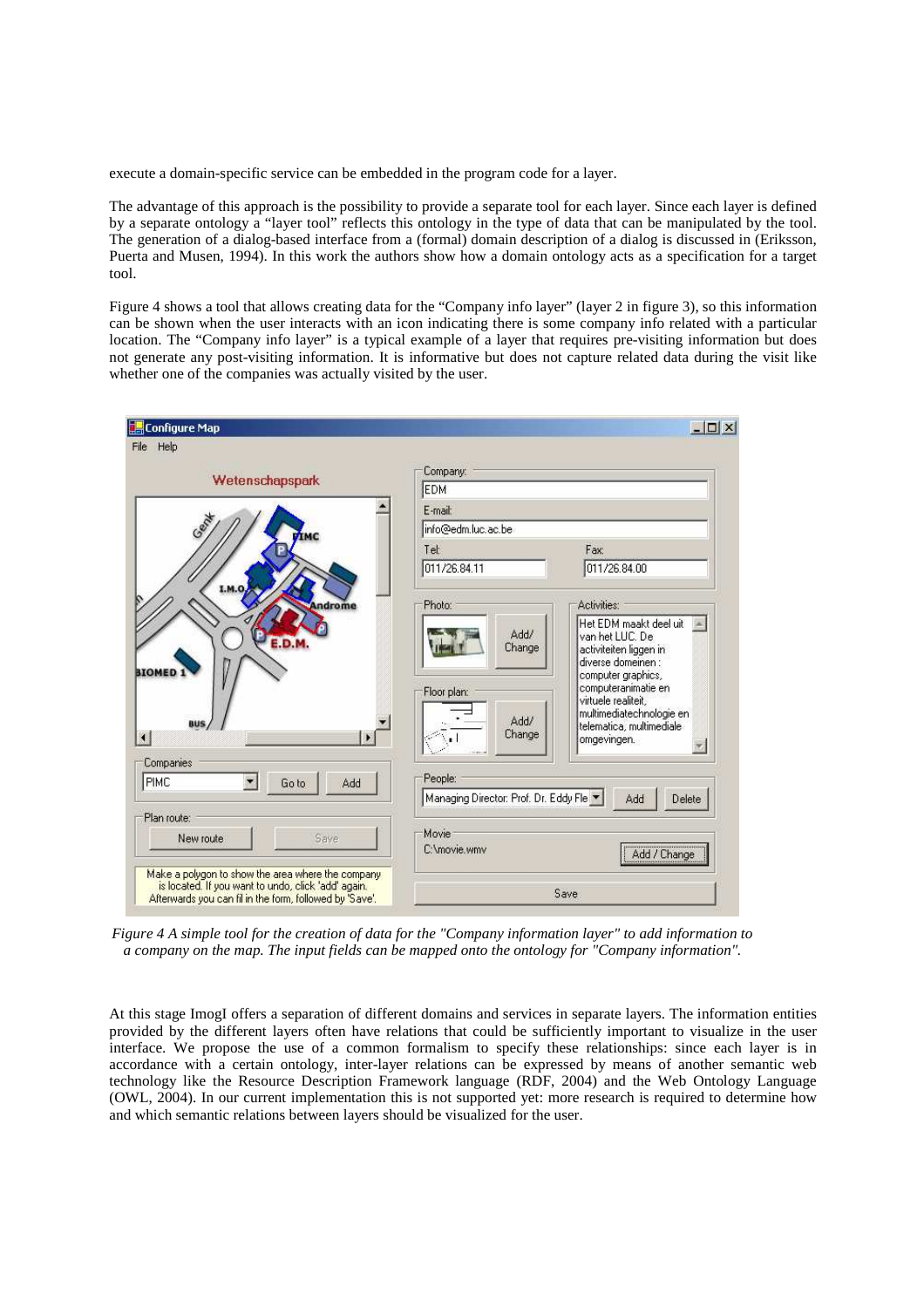### **6 Case Study: A Mobile Photo-Blogging Layer**

As a proof of concept we created a mobile photo-blogging application that takes advantage of the integrated hardware available in modern PDAs (GPS, camera, wifi-enabled) and networking opportunities provided by the surroundings (WLAN). This layer is a service upon the ImogI framework and takes advantage of the capabilities offered by this framework such as GPS and visualization capabilities. The photo-blogging application enables the user to take pictures of the environment on several places. In figure 3, the top layer is the mobile photo-blogging layer: for each photo that is taken an icon is added on the map that indicates a photo is associated with that particular location. The blogging layer is a typical example of a layer that does not require any pre-visiting information, but does generate post-visiting information. The post-visiting information is used to automatically update a web-based photo-blog, where the different photos can be browsed and queried. Figure 5 shows the website that presents the post-visiting information: notice the captured meta-data enables us to automatically show the route of the visitor and to allocate the photos to different locations on this route.



*Figure 5 Mobile Photo Blogging: post-visiting information made accessible on the web.*

Besides a real-time visualization of the data that is acquired during a visit, the functionality embedded in this layer automatically captures the meta-data and stores it with the related information entities that were captured. The information that can be extracted from sensor readings and related information includes which known artefacts are nearby the current position, orientation of the user, GPS coordinates and time. This meta-data can be used afterwards to create a richer user experience by visualizing this information in an appropriate way. A similar application can be found in (Davis et al., 2004), where part of the meta-data is inferred and/or corrected by leveraging the spatio-temporal context and social community of media creation. Travelblog (Brown and Chalmers, 2003) is another similar example: it is a system to build web based travelogues describing their travels with pictures, videos and text captured by a mobile phone. To the author's knowledge Travelblog does not provide automatic metadata capturing.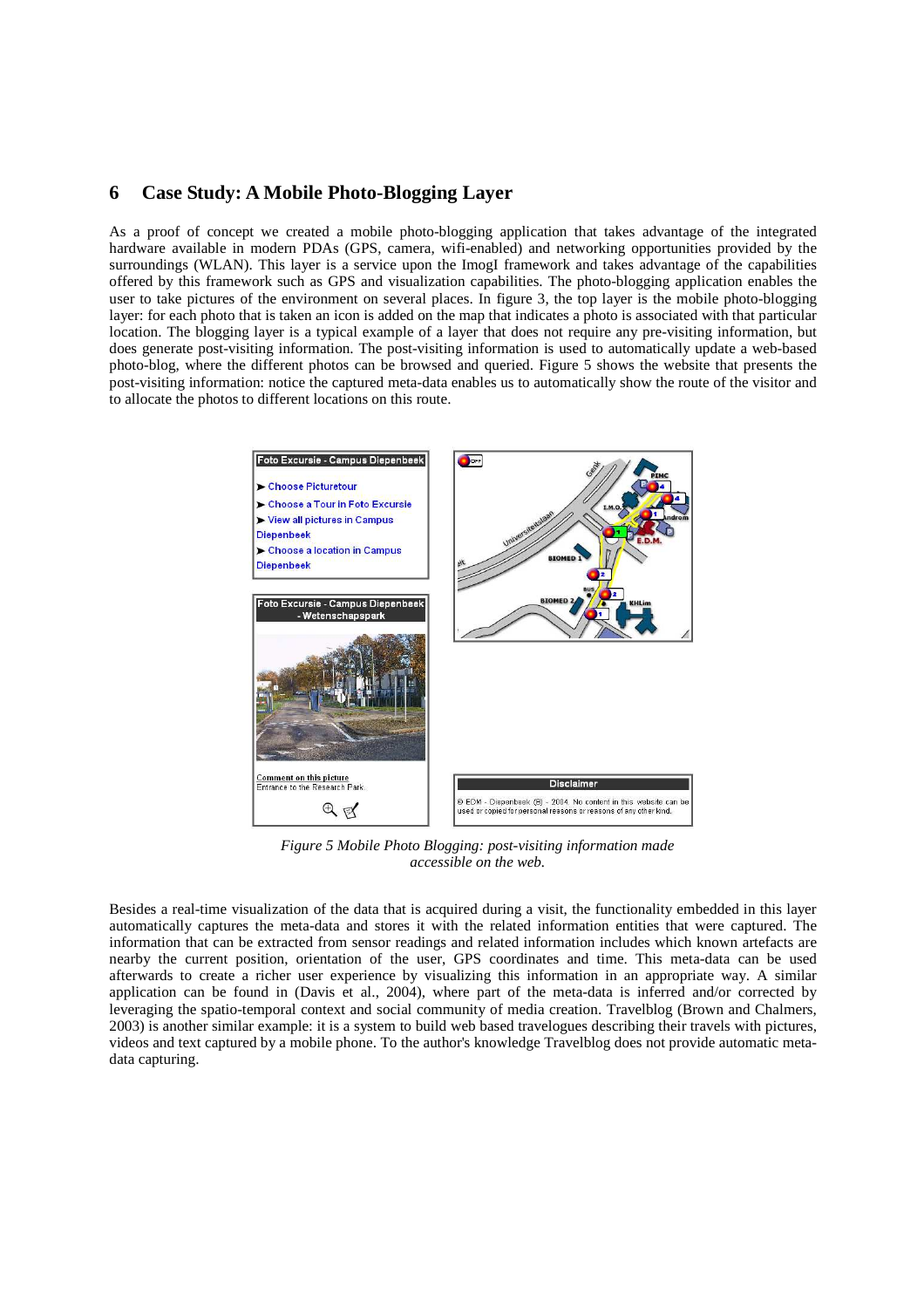#### **7 Future Work and Conclusions**

In this paper we presented an electronic mobile guide that is divided in two different parts: a core component providing functionality that is common for most mobile guides and a component supporting domain-specific layers that make use of the services offered by the core component. Each layer contains domain-specific functionality and domain-specific visualization and is based on an ontology describing the concepts and relations from the targeted domain. Relations between ontologies indicate relations between different layers of the mobile guide. We found this approach allows software developers to customize an electronic mobile guide with new services, taking into account domain-specific knowledge.

Although the system presented here is fully operational, there is no automatic conversion of an ontology into a layer and of inter-ontology relations (e.g. owl:sameAs (OWL, 2004)) into inter-layer relations. Tools are necessary to support the creation of semantic layers conform to the ontology definitions that go with these layers.

### **8 Acknowledgements**

Part of the research at EDM is funded by EFRO (European Fund for Regional Development), the Flemish Government and the Flemish Interdisciplinary institute for Broadband technology (IBBT).

#### **References**

- C. Bornträger and K. Cheverst, Social and Technical Pitfalls Desiging a Tourist Guide System, In *HCI In Mobile Guides*, pages 1-5. In conjunction with *Fifth International Symposium on Human computer Interaction with Mobile Devices and Services*, 2003, Udine, Italy
- B. Brown and M. Chalmers (2003) Tourism and mobile technology, In: Kari Kuutti, Eija Helena Karsten (eds.) P*roceedings of the Eighth European Conference on Computer Supported Cooperative Work*, Helsinki, Finland, 14-18 September 2003., Kluwer Academic Press
- K. Cheverst, N. Davies, K. Mitchell, A. Friday, C. Efstratiou, Developing a Context-aware Electronic Tourist Guide: Some Issues and Experiences, *CHI '00: Proceedings of the SIGCHI conference on Human factors in computing systems*, 2000, pages 17-24, The Hague, The Netherlands, ACM Press
- M. Davis, S. King, N. Good, and R. Sarvas. "From Context to Content: Leveraging Context to Infer Media Metadata." In: *Proceedings of 12th Annual ACM International Conference on Multimedia (MM 2004),* ACM Press, 188-195, 2004
- H. Eriksson, A. R. Puerta and M. A. Musen, Generation of Knowledge-Acquisition Tools from Domain Ontologies. *International Journal of Human-Computer Studies* 41:425-453, 1994.
- D. Fogli, G. Fresta, A. Marcante, P. Mussio, IM2L: A User Interface Description Language Supporting Electronic Annotation, In *Developing User Interfaces with XML: Advances on User Interface Description Languages*, Eds. Luyten K., Abrams M., Limbourg Q., Vanderdonckt J., May 2004, Gallipoli, Italy
- N. Fridman Noy and D. L. McGuinness, *Ontology* Development 101: A Guide to Creating Your First Ontology, *Stanford Knowledge Systems Laboratory Technical Report* KSL-01-05 and Stanford Medical Informatics Technical Report SMI-2001-0880, March 2001.
- J. Goodman, A. Dickinson, and A. Syme, Gathering requirements for mobile devices using focus groups with older people, In S. Keates, J. Clarkson, P. Langdon, and P. Robinson, editors, *Designing a More Inclusive World, Proceedings of the 2nd Cambridge Workshop on Universal Access and Assistive Technology (CWUAAT)*, pages 81-90, Cambridge, UK, Mar 2004, Springer
- L. Harrie, L. T. Sarjakoski and L. Lehto, A variable-scale map for small-display cartography. *Symposium on GeoSpatial Theory, Processing and Applications*, July 2002, Ottawa, Canada
- L. Harrie, L. T. Sarajakoski and L. Lehto, A Mapping Function for Variable-Scale Maps in Small Display Cartography, In: *Journal of Geospatial Engineering*, vol. 4, no. 2, pages 111-123, December 2002.
- C. Kray, and J. Baus, A survey of mobile guides, In *HCI In Mobile Guides*, pages 1-5. In conjunction with *Fifth International Symposium on Human computer Interaction with Mobile Devices and Services*, 2003, Udine, Italy
- K. Luyten and K. Coninx, ImogI: Take Control over a Context-Aware Electronic Mobile Guide for Museums, *Workshop on HCI in Mobile Guides*, September 13, 2004, Glasgow, Scotland